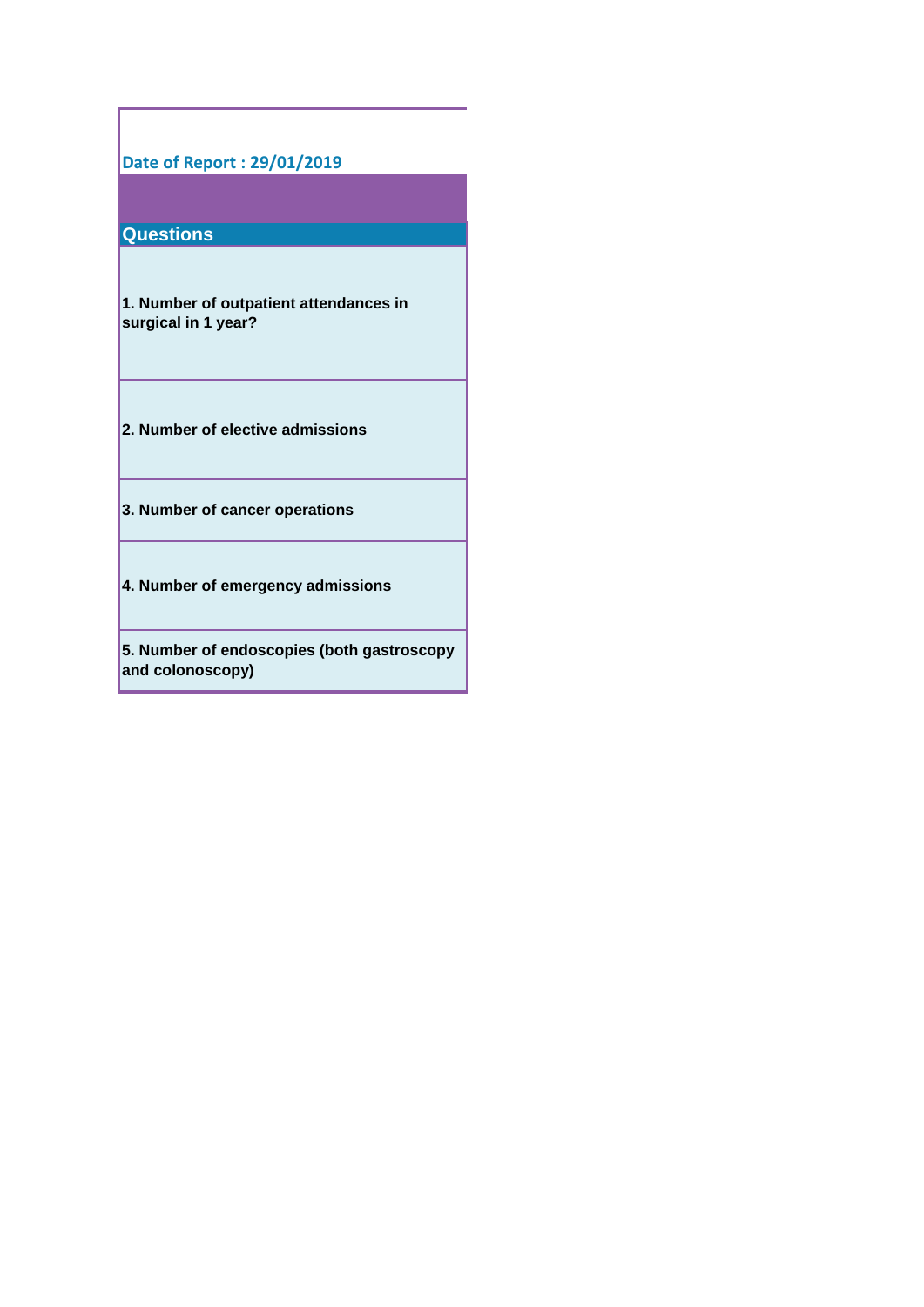# **101 - Activity**

#### **Notes/Comments**

The figures displayed relate to attendances at MKUH's Outpatient Department between the 1st January 2014 and 31st December 2017 that meet the following criteria:

- patients who have attended an outpatient appointment - the attendance was for any surgical CSU - data includes new and follow up attendances

The figures displayed relate to elective admissions to MKUH's between the 1st January 2014 and 31st December 2017 that meet the following criteria:

- the data includes day cases - the admissions are only for surgical CSU

**Please note the numbers provided are cancer 62 day pathway patients that had surgery as their first treatment.**

The figures displayed relate to all emergency inpatient admissions to MKUH's between the 1st January 2014 and 31st December 2017.

- maternity and other admission methods haven't been included

The figures displayed relate to an MKUH admission where a colonoscopy/gastroscopy was carried out during that stay between the 1st January 2014 and 31st December 2017